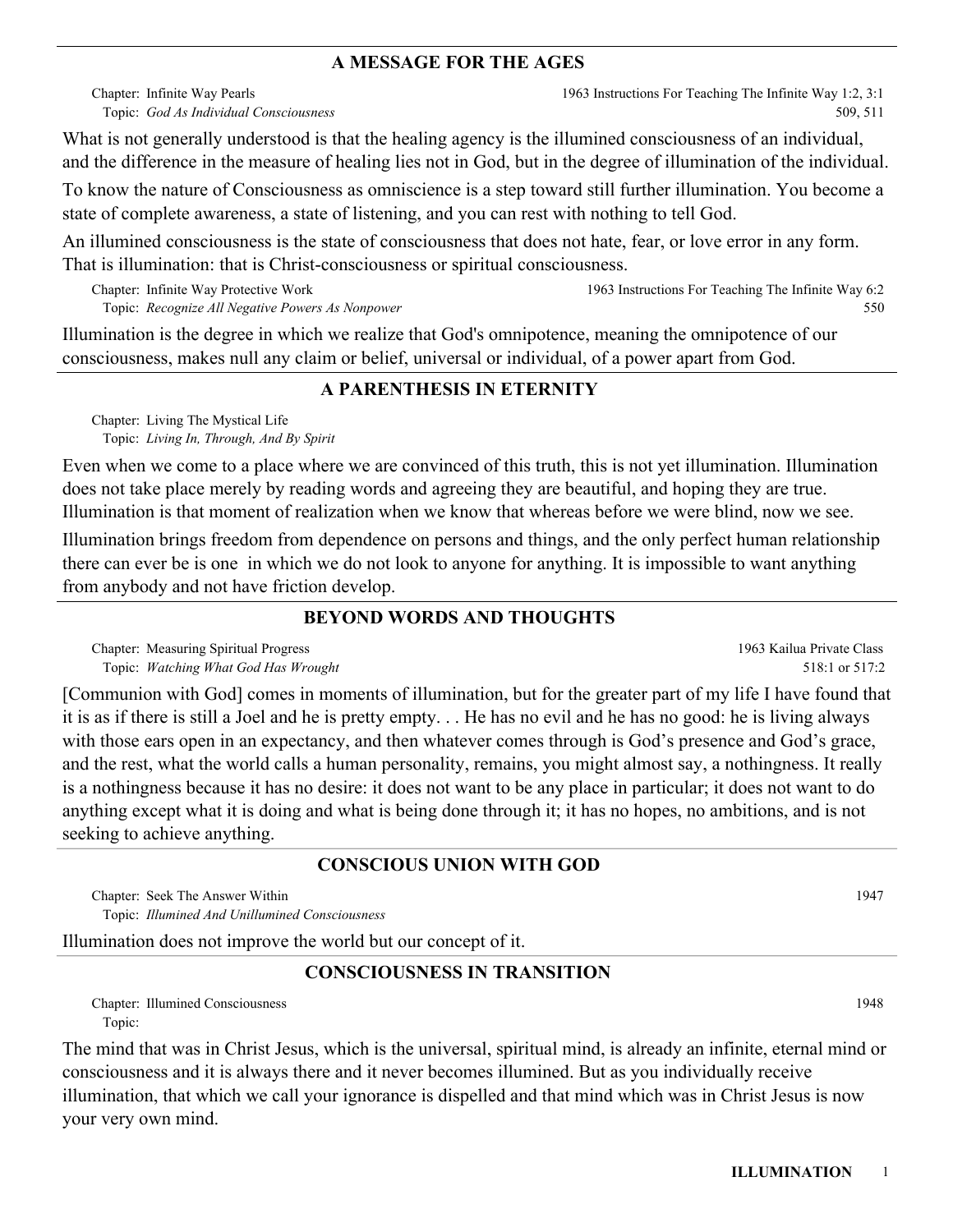Topic: That is my word to you after years and years of practice. Do not take the name or identity or the picture or the thought of your patient into your treatment. Leave these completely outside. You have nothing to do with them. They are illusion to begin with and if you take them into the picture, you do not believe they are illusion but think they are something that you must do something about. It is true, perhaps, that because you have a patient you are fooled for a moment that there is a presence and power apart from God, and so you go within for the illumination, for the light that will dispel the illusion. Please leave the problem outside! It does not concern you, whether mental, physical, moral or financial. It has nothing to do with you. This treatment is your relationship to God, and so you go within for illumination, for the light that will dispel the illusion.

## **CONSCIOUSNESS TRANSFORMED**

Chapter: Into the Mystical Consciousness 1964 Topic:

Illumination consists of spiritual discernment that sees through the appearances and sees omnipresence, omniscience, omnipotence. . . [It] does not react to appearances but can rest and say, "What did hinder you?" or "Arise, take up thy bed." The difficult part is this: God is always God, but not separate and apart from my being, or your being, or his being, or her being.

Chapter: Into the new year December 1963 Topic:

For the next fifteen minutes, we are going to look straight ahead into 1964 and let the spirit illumine it, not plan it, illumine it. Then as you keep up this program each day and certainly preferably early in the morning, you will find that whatever illumination comes to you through this experience will be revealed to you each day.

# **GOD, THE SUBSTANCE OF ALL FORM**

Chapter: Individual Unfoldment of Consciousness and the constant of Consciousness and the constant of Consciousness and the consciousness and the constant of Consciousness and the constant of Consciousness and the constant *Following The Spiritual Path* Topic:

God has brought you to this place of unfoldment and will not suffer you to stray from the path until you have received your illumination.

# **LEAVE YOUR NETS**

Chapter: Awake Thou That Sleepest *Awake Thou That Sleepest* Topic:

Where, then, is your personal responsibility? It is to be normal, be natural; it is to live every day in accordance with the pattern that is placed before you in the morning. Keep in thought, insofar as is possible, that you must never judge either man or circumstance from the standpoint of its appearance. Stop looking at sick and sinful man and wondering how to make him well. Stop looking at the pictures that are painted in the newspapers, or on the radio and television, and stop wondering how you can improve them. You are not going to improve them: illumination is going to dissolve them, and the greatest part of that illumination is the realization that only God can do that.

# **LIVING BY GRACE**

1953 Second Seattle Class

35 4:1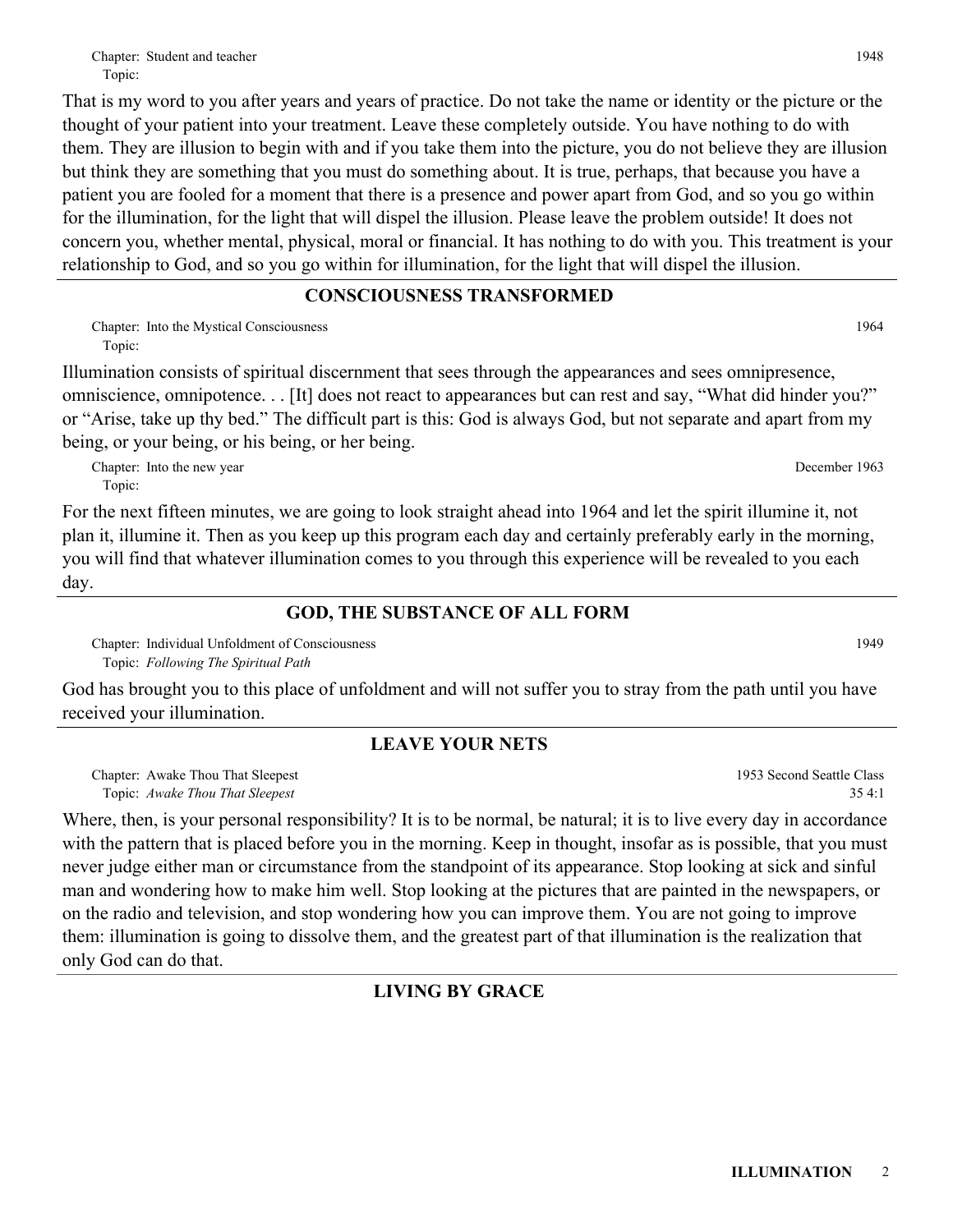Chapter: Freedom In God Topic: Spiritual Freedom

Those who receive spiritual illumination find that they no longer have problems of their own. First of all, illumination changes their desires and needs and simplifies them to the extent that they need so little of this world's good that never again do they have a problem of supply. What little they do require appears when necessary in miraculous ways. They have no economic problems for themselves or physical, mental, or moral problems. That one touch of illumination removes those persons from the world.

Chapter: Message to Teachers on the Spiritual Path

Topic: Confidentiality of Teacher's Personal Message to an Individual Student

Do not believe for a moment that gaining this moment of illumination will free you *permanently* from your discords. First of all, the greatest temptations come after the illumination; and second, the penalty is much more severe when an offense is committed by someone who has received spiritual illumination, because much more is expected of those who have much. The smallest offense committed by those who have attained spiritual illumination can wreck their entire careers or destroy their health or minds.

Your real temptation will come after the first illumination, although you may think such temptations are already behind you. There are many forms of temptation: the temptation to make miracles in order to get supply, the temptation to glorify your ego, the temptation to show forth how spiritually powerful you are, and so on. Until you are faced with it, you will never know what a great temptation it is to use some human means to overcome some lack you may experience. You know very well that if you do resort to human means, your hand will fall off, because relying on human means is a form of looking back, and you may turn into a pillar of salt!…So let us not succumb to human temptation. Whatever form of temptation comes to you, recognize it for what it is and it will pass by.

# **LIVING THE ILLUMINED LIFE**

Chapter: Spiritual Illumination *Across The Desk* Topic:

As illumination brings a deeper awareness of the indwelling Christ, our hearts overflow with gratitude for God's great gift of grace. May the joy of that realization be yours this Christmas Day and may each day throughout the year be filled with Its peace.

# **LIVING THE INFINITE WAY**

Chapter: God Is Omnipresent 1954 Topic:

Finally there dawns in consciousness the tremendous experience of understanding that since the kingdom of God is within, and the King, God, is ever within His realm, direct impartation of wisdom, direction, law, and power *can come from within. . .* Consciousness then becomes a state of awareness, attuned to the inner kingdom–the deep withinness–and gradually the student becomes consciously aware of inner guidance, direction, and wisdom. This is the culmination of the first stage of meditation wherein the student receives assurance, confidence, healing, and illumination from within his own being whenever he meditates.

# **OUR SPIRITUAL RESOURCES**

Chapter: The New Life By Grace 1960 *Be Willing To Receive God's Grace On God's Level* Topic:

I suppose I could have had my spiritual illumination twelve years before I had it–but I was not ripe, and it took thirteen years of ripening before that first experience came, and many, many years more before later ripenings came.

483 4:2

1962 Princess Kaiulani Closed Class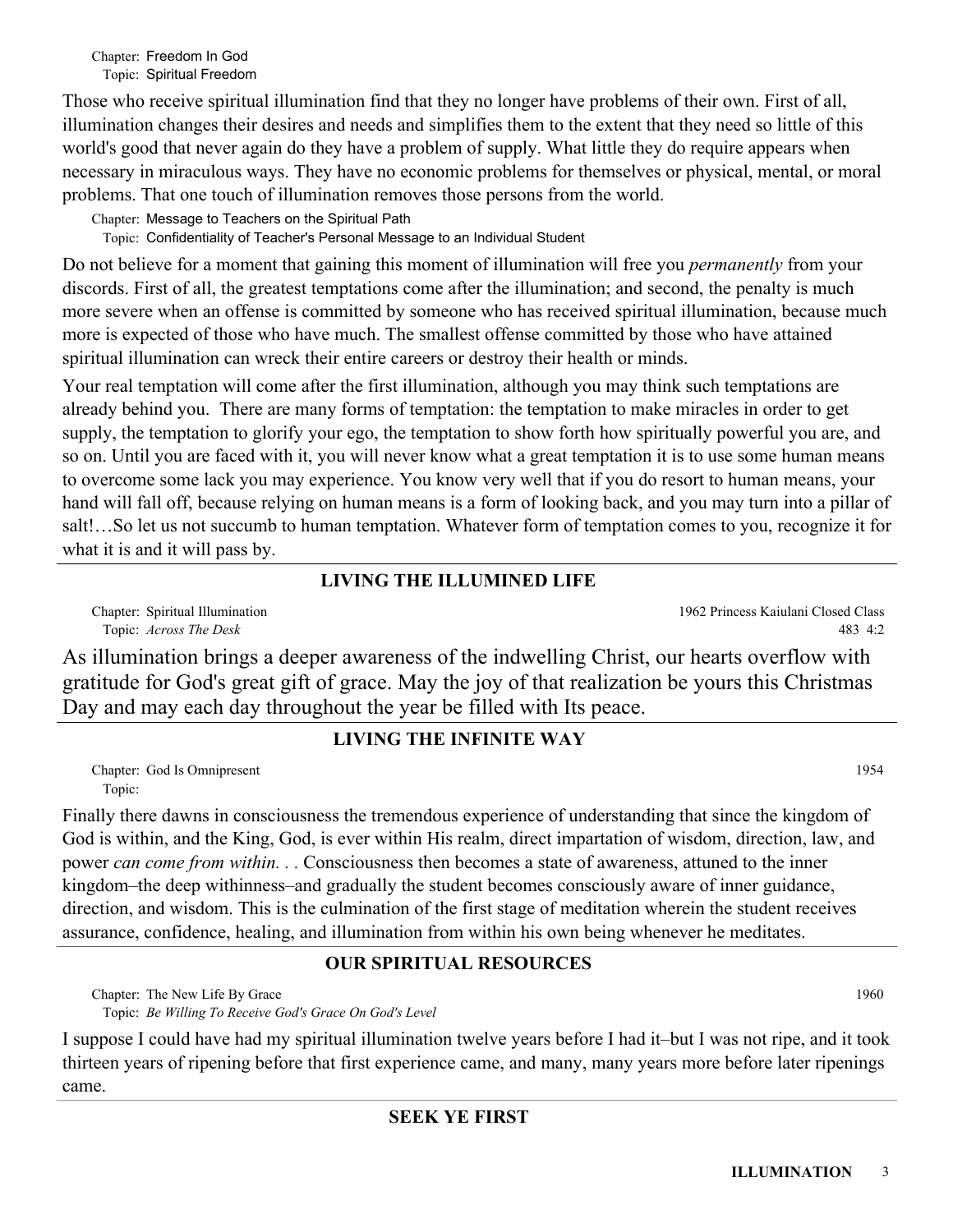1955 Chicago Reading Room

710 1:2

If it is any consolation to those who may be discouraged with the apparent slowness of their progress, they should understand that it is very unusual to feel any progress until one second after awakening. We cannot feel it coming on; we cannot know even one minute before that we are on our way to spiritual awakening. As a matter of fact, we may continue in sickness or in sin even while we are making the most remarkable spiritual progress, ready for our illumination, and yet with no evidence of that readiness, wondering when the moment does come, "How could it happen? Five minutes ago I was in deep sin, and this minute I am an angel."

## **SPIRITUAL DISCERNMENT**

Chapter: Peeling Off the Onion Skins *The Spiritual Perception Of A Principle Is Necessary* Topic:

No one knows how close he is co- spiritual realization because it is true of every one of us that we are humanly opaque even the very minute before spiritual illumination comes.

Chapter: The Nature of Spiritual Discernment *Illumination Brings Spiritual Discernment* Topic: 1964 Honolulu Infinite Way Study Center 540/4:1

Illumination is really the power of the spiritual discernment of an individual, and it is this that brings healing: not *a* God, not *the* God, not God. Only the developed or natural spiritual discernment of an individual performs the miracle.

## **SPIRITUAL POWER OF TRUTH**

Chapter: Universal Hypnotism Topic:

Now this can never be repeated to you too often, because over and over that temptation can be there: "I must save this person's life. . . I must restore their sanity. . . I must bring about peace in their household." Actually, peace may be the worst thing to have in the household for their spiritual progress! So it is that we do not outline, we do not desire; neither do we judge, criticize, nor condemn. We turn completely from the human scene with its good side and its bad side and we pray for the revelation of Christ in our consciousness. When I use the word *Christ*, understand that I mean your spiritual Identity or God's spiritual Plan for you, or spiritual Illumination.

## **THE ART OF MEDITATION**

Chapter: Meditation: The Experience (1951-1956) (1951-1956) *The Beauty Of Holiness* Topic:

Meditation is not an end in itself. That which we are seeking is a conscious realization of the presence of God, but in the realization of that Presence, before the experience of the full and complete illumination, there may be two of us–God and me. We do not want God *and me:* we want God *alone*. That is the final step on the spiritual Path.

Chapter: Meditation: The Fruits (1951-1956) (1951-1956) (1951-1956) (1951-1956) (1951-1956) *Illumination, Communion, And Union* Topic:

Meditation leads to that illumination which becomes first, communion with God, and finally union.

Any temptation that a human being has ever had is multiplied many times as soon as he obtains even a degree of spiritual illumination. As he goes on to greater illumination, however, these temptations fall away one by one until only one temptation remains–egotism, the temptation to believe that "I" of my own self can do something or be something. That, too, must finally yield to the risen Christ.

When illumination comes, we no longer need anything found in the outer world. Everything and everyone become part of our being. Never again is it necessary to take thought, because now God lives our life.